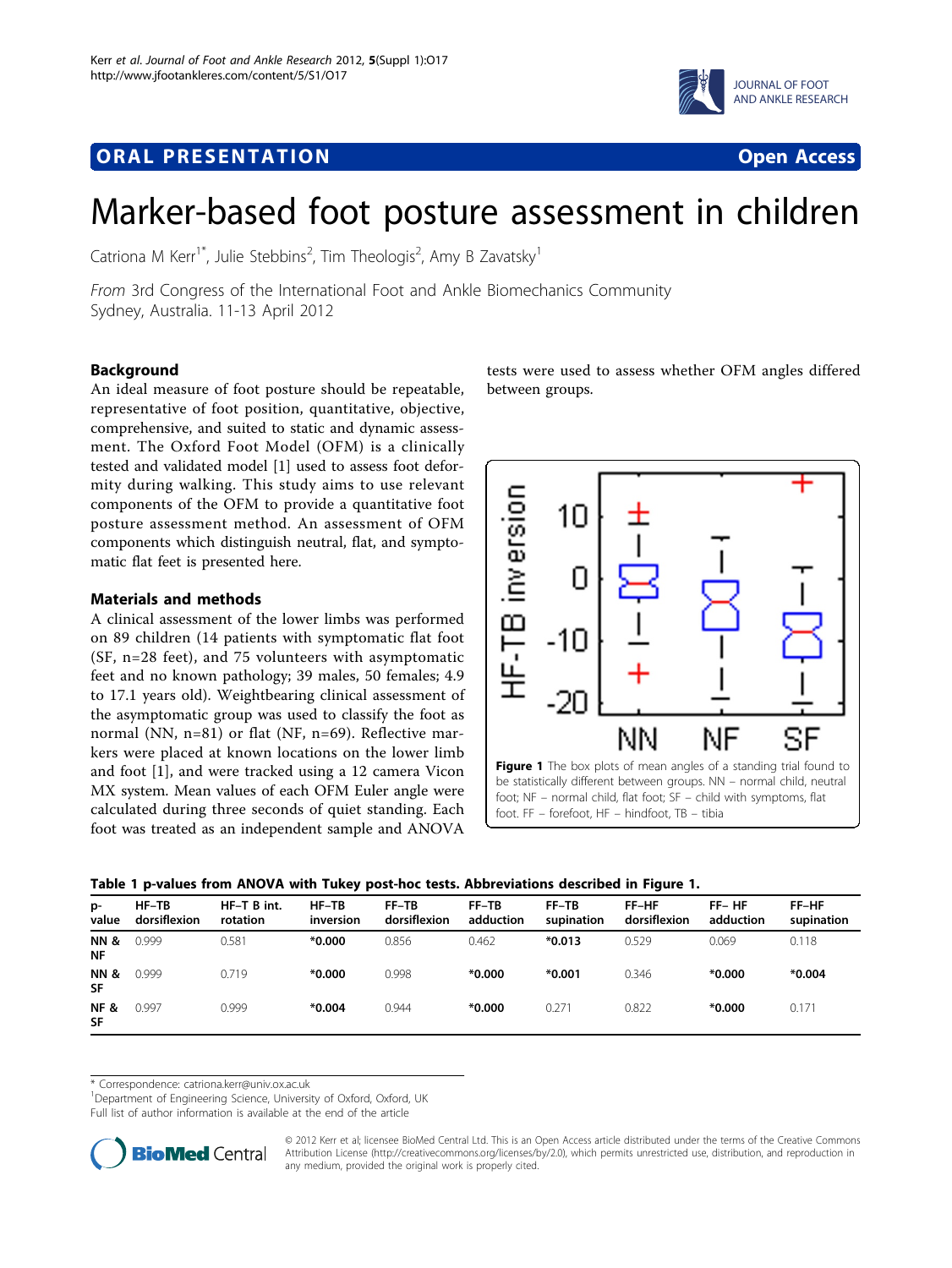



### Results and discussion

Five OFM angles were found to be different between groups (Table [1](#page-0-0), Figure [1](#page-0-0)). The eversion of the hindfoot relative to the tibia was significantly different between all groups (Figure [1](#page-0-0)). Foot descriptions used for grouping are largely based on the degree of hindfoot eversion so a difference between normal and flat feet could be expected. The difference between SF and NF may reflect severity. The forefoot was also more pronated relative to the tibia in the flatfooted populations (Figure 2-3). This again could be a reflection of the original classification technique. The increased





be statistically different between groups. NN – normal child, neutral foot; NF – normal child, flat foot; SF – child with symptoms, flat foot. FF – forefoot, HF – hindfoot, TB – tibia



forefoot abduction relative to the hindfoot and tibia in the symptomatic population (Figure 4-5) may be a reflection of a midfoot break associated with more severe flat foot.

#### Conclusions

Elements of the OFM may be used to assess flat feet. Some measures have been shown to be associated only with symptomatic flat foot; these may be important in predicting the future for asymptomatic flat feet. The method is currently being applied to gait to